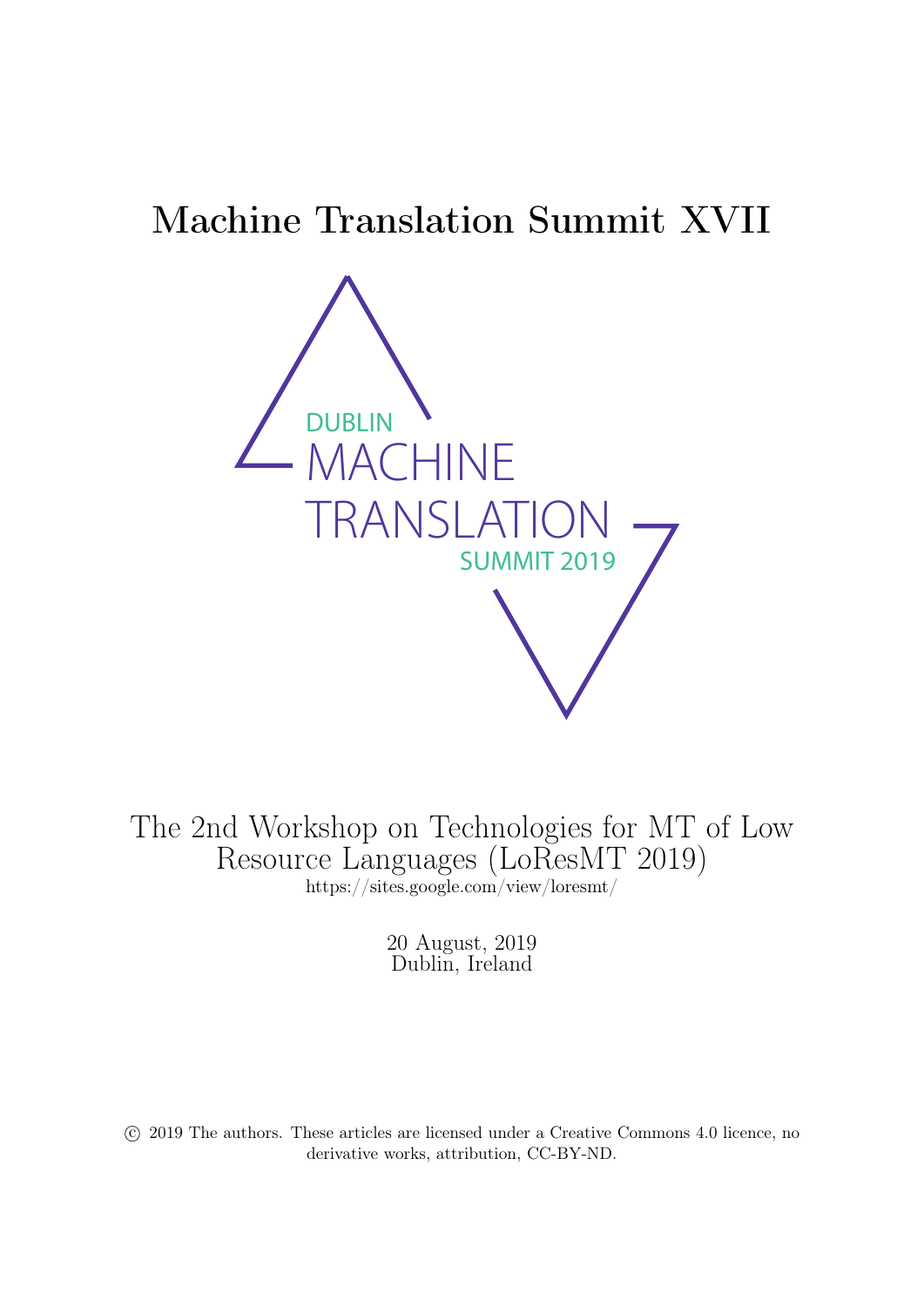## The 2nd Workshop on Technologies for MT of Low Resource Languages (LoResMT 2019)

 $\rm \text{https://sites.google.com/view/loresmt/}$  $\rm \text{https://sites.google.com/view/loresmt/}$  $\rm \text{https://sites.google.com/view/loresmt/}$ 

20 August, 2019 Dublin, Ireland



 c 2019 The authors. These articles are licensed under a Creative Commons 4.0 licence, no derivative works, attribution, CC-BY-ND.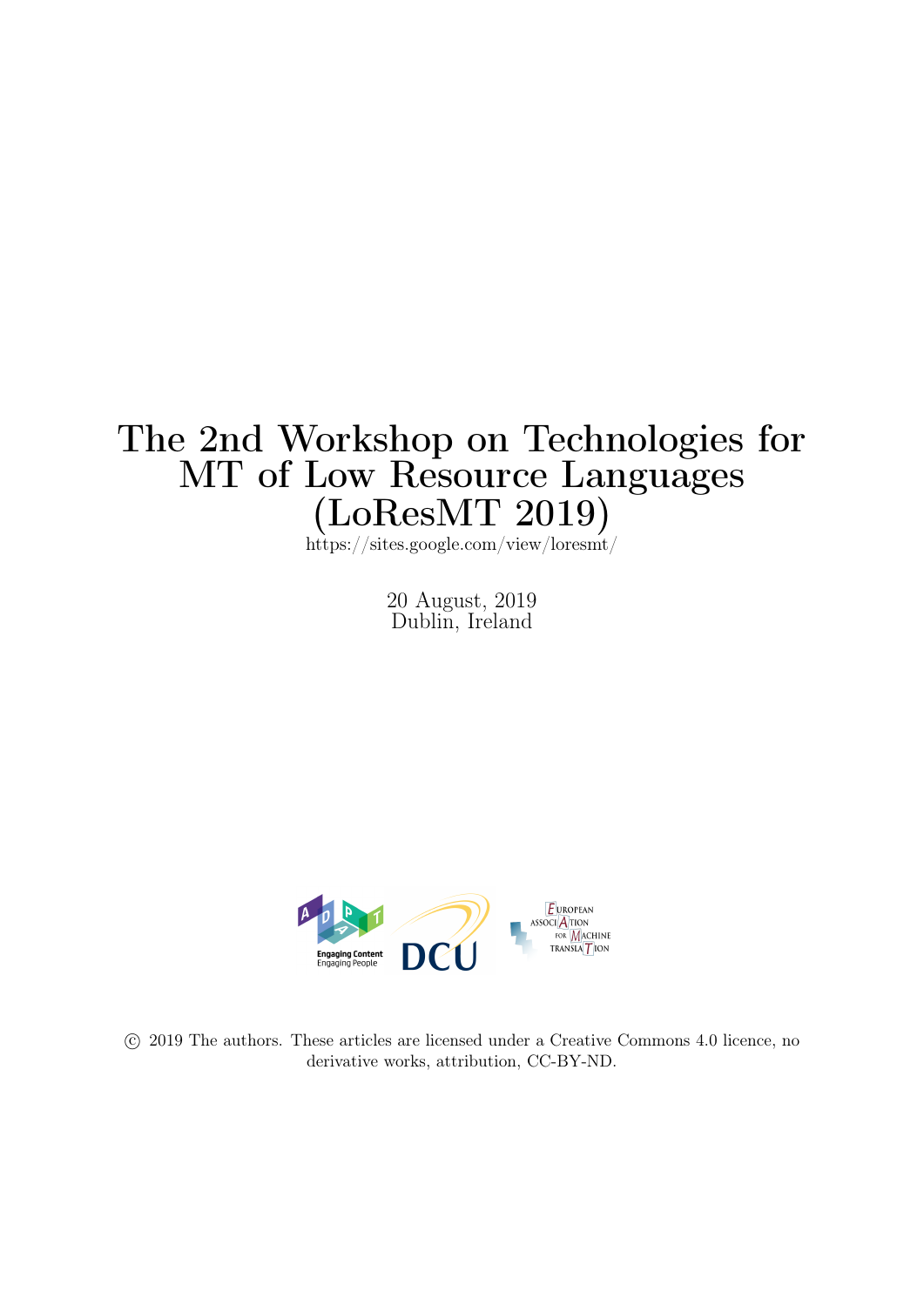### Preface from the co-chairs of the workshop

Machine translation (MT) technologies have been improved significantly in the last two decades, with the developments on phrased-based statistical MT (SMT) and recently the neural MT (NMT). However, most of these methods rely on the availability of large parallel data (millions to tens of millions sentence pairs) in the training, which are resources that do not exist in many language pairs. The development of monolingual MT is a recent approach that enables building MT systems without parallel data. However, a large amount of monolingual corpus is still required to train this kind of MT systems.

The workshop solicits papers on MT systems/methods for low resource languages in general. We hope to provide a forum for researchers working on MT for low resource languages and relevant NLP tools from our community. This year the LoResMT proceeding archives MT research on languages from all over the world, e.g. Crimean Tatar, Dravidian, Irish, Malayalam, Shipibo-Konibo, Torwali, Turkish. In addition, research on no-resource situation and the use of NMT for low resource languages will also be presented in LoResMT. Shared Tasks on MT for Bhojpuri, Magahi, Sindhi and Latvian (to and from English) is also organized under LoResMT, by Atul Kr. Ojha, Valentin Malykh, Pinkey Nainwani, Varvara Logacheva and Chao-Hong Liu. Two system description papers are archived in the proceeding.

In the LoResMT workshop, two corpus-building research teams will introduce their on-going work and resulting linguistic resources. They are DARPA LORELEI Program team led by Jennifer Tracey that curates corpora of low resource languages globally, and Minzu University of China team led by Xiaobing Zhao that builds corpora of minority languages in China, e.g. Mongolian, Tibetan and Uyghur. Researchers, led by Suo-nancairang, who work on the Tibetan language from Qinghai Normal University will also present their research at LoResMT.

We would like to express our sincere gratitude to the many researchers who helped as organizers, and reviewers and made the workshop successful. We are especially thankful to MT Summit organizers Andy Way, Antonio Toral, Jane Dunne for their continuous help on the workshop, and Alberto Poncelas for his various helps including the preparation of the proceeding. We are very grateful to the authors who submitted their work to the workshop and come to exchange their research at the venue. Thank you so much!

Chao-Hong Liu and Alina Karakanta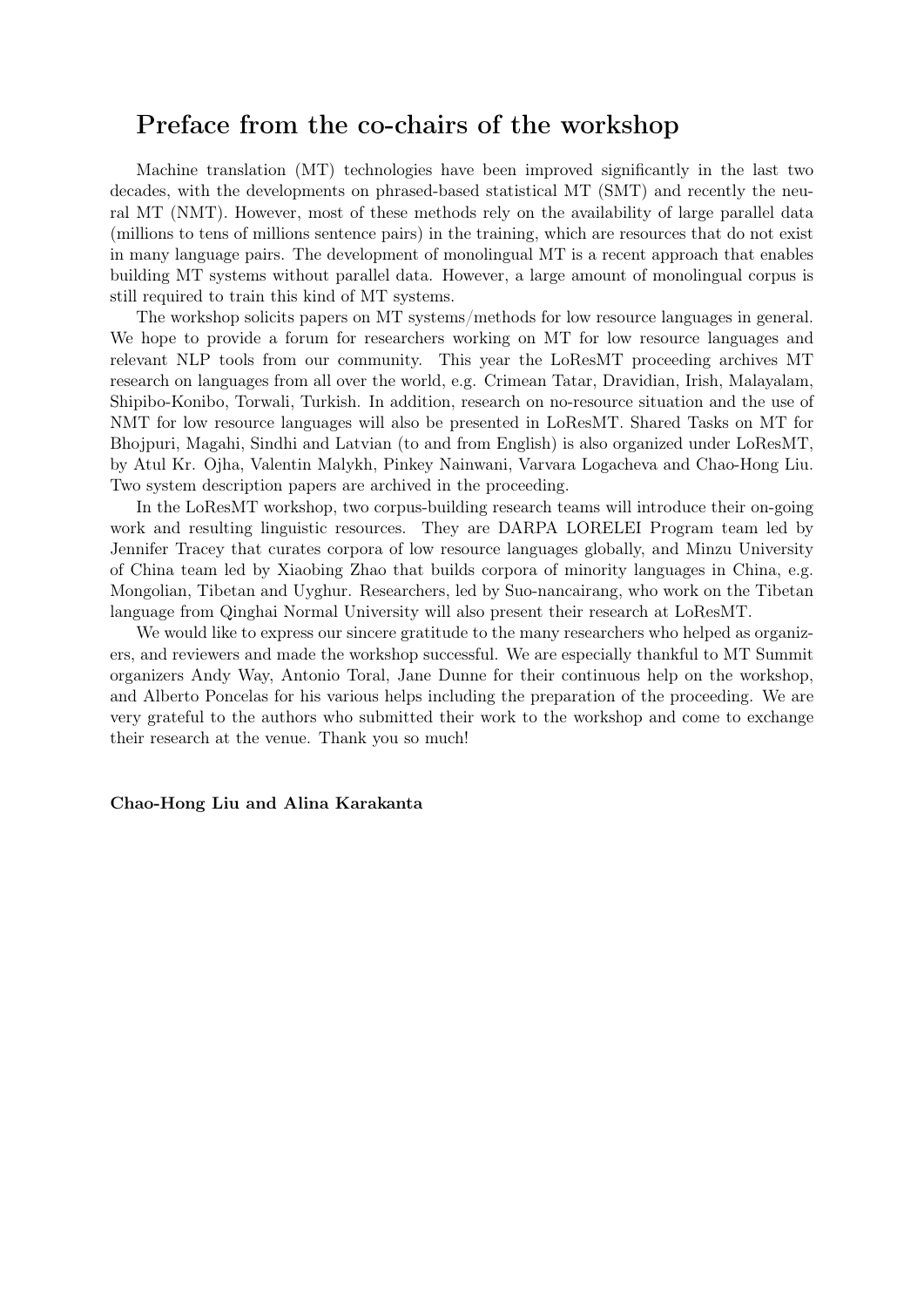### **Organizers**

### Workshop Chairs

| Alina Karakanta      |
|----------------------|
| Atul Kr. Ojha        |
| Chao-Hong Liu        |
| Jonathan Washington  |
| Nathaniel Oco        |
| Surafel Melaku Lakew |
| Valentin Malykh      |
| Xiaobing Zhao        |

Fondazione Bruno Kessler (FBK) Panlingua Languague Processing LLP, New Delhi ADAPT Centre, Dublin City University Swarthmore College National University (Phillippines) Fondazione Bruno Kessler (FBK) Huawei, Moscow Institute of Physics and Technology Minzu University of China

### Program Committee

Koel Dutta Chowdhury Saarland University Santanu Pal Saarland University Tewodros Abebe Addis Ababa University Thepchai Supnithi NECTEC Vinit Ravishankar University of Oslo

Alberto Poncelas ADAPT Centre, Dublin City University Alina Karakanta Fondazione Bruno Kessler (FBK) Atul Kr. Ojha Panlingua Languague Processing LLP, New Delhi Chao-Hong Liu ADAPT Centre, Dublin City University Daria Dzendzik ADAPT Centre, Dublin City University Eva Vanmassenhove ADAPT Centre, Dublin City University Majid Latifi Universitat Politècnica de Catalunya Meghan Dowling ADAPT Centre, Dublin City University Nathaniel Oco National University (Phillippines) Sangjee Dondrub Qinghai Normal University Surafel Melaku Lakew Fondazione Bruno Kessler (FBK) Valentin Malykh Huawei, Moscow Institute of Physics and Technology Yalemisew Abgaz ADAPT Centre, Dublin City University